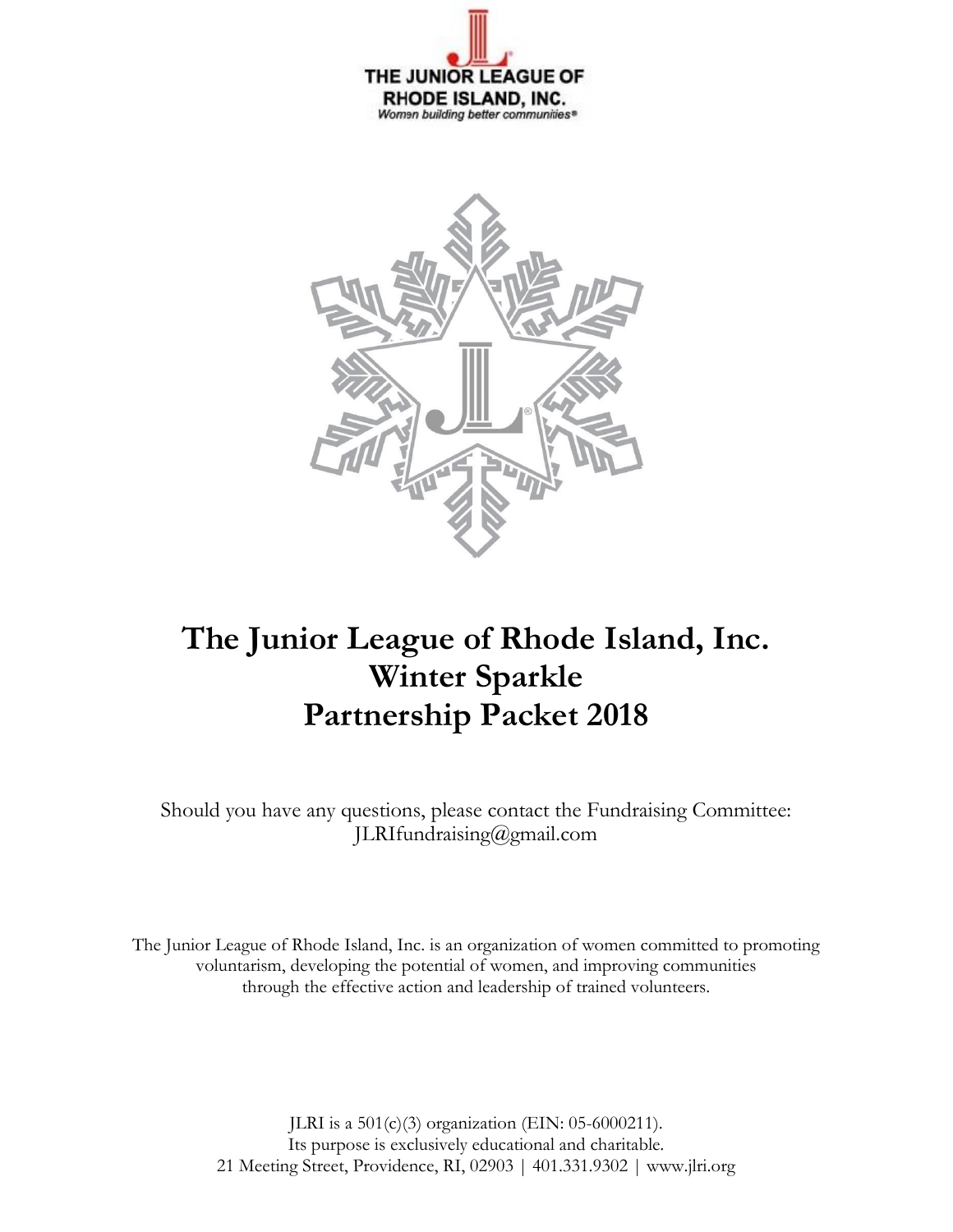

Dear Friend,

The Junior League of Rhode Island, Inc. (JLRI) will hold its 6th Annual Winter Sparkle tasting event on February 9, 2018 at the Roger Williams Casino in Providence. It promises to be a great evening featuring food and beverage tastings from many of Rhode Island's premier restaurants, caterers, winemakers, and spirit distributors. This signature event is our highest profile fundraiser of the year. We hope that you will consider participating in our event by serving as a sponsor, placing an advertisement in the event program, and/or donating an auction item.

Founded in 1921, the JLRI is an organization of women committed to promoting voluntarism, developing the potential of women, and improving communities through the effective action and leadership of trained volunteers. Our purpose is exclusively educational and charitable. The JLRI has been a volunteer powerhouse in the State of Rhode Island and southeastern Massachusetts since 1921. The JLRI is a proven training ground for women to become community and civic leaders—learning how to effectively manage a nonprofit organization, fundraise and develop meaningful community service programs. Over the past 96 years, more than 250 nonprofit organizations have benefited from collaboration with The JLRI. JLRI members have contributed more than 1 million hours of volunteer service and over 1.5 million in fundraising dollars. These volunteer hours and dollars have a combined present day value of \$25 million in direct services to women and children in difficult circumstances

Through your participation in Winter Sparkle, you simultaneously a demonstrate your commitment to the Rhode Island community and expose your brand to a multitude of new consumers. Proceeds from the event will directly benefit the JLRI's extraordinary service programs and mission. Our members devote more than 6000 volunteer hours each year to our community initiatives, which currently focus on impacting and empowering the lives of young adults aging out of the Foster Care System. With your help, the JLRI can continue to support this much needed effort.

Benefits to supporting the JLRI through this event include: (1) corporate name recognition on the JLRI website and on JLRI communications to members; (2) recognition on the event signage; and (3) recognition in social media outlets including Facebook and Twitter. By getting involved, you will gain exposure to the JLRI community.

We hope that you will consider a partnership with us at any level. Benefits and forms for sponsorship, advertising and auction item donations are enclosed. We also hope you will attend Winter Sparkle as our esteemed guest.

Should you have any questions or require more information, please contact the Fundraising Committee.

### JLRIfundraising@gmail.com

Thank you in advance for supporting The Junior League of Rhode Island, Inc., and our dedication to building better communities!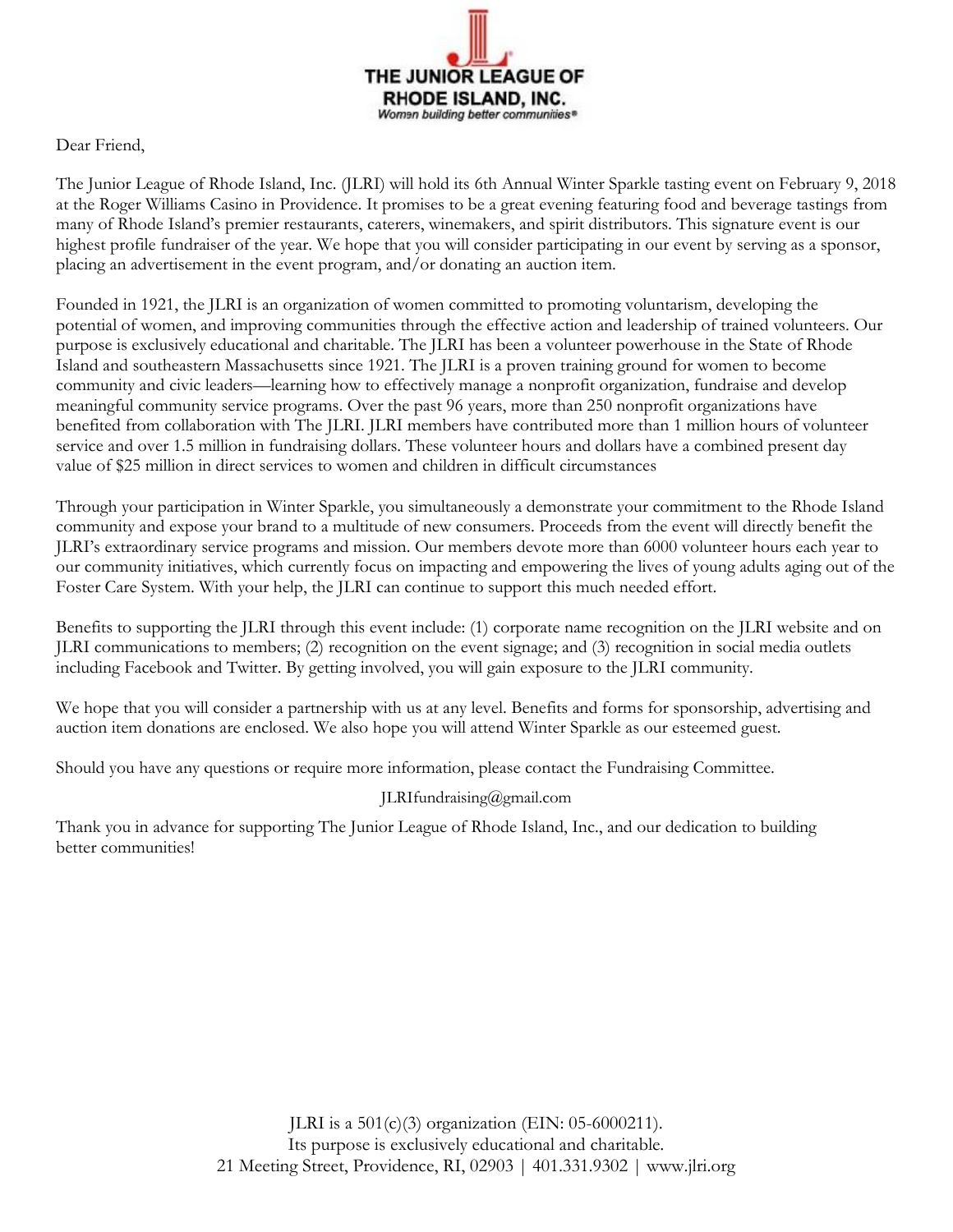

### **ABOUT THE JUNIOR LEAGUE OF RHODE ISLAND, INC.**

#### **Mission**

The Junior League of Rhode Island, Inc. (JLRI) is an organization of women committed to promoting voluntarism, developing the potential of women, and improving communities throughout the effective action and leadership of trained volunteers. Its purpose is exclusively educational and charitable.

#### **Membership**

JLRI has nearly 200 members. Our diverse group of women is committed to making a difference in the communities where we work and live throughout Rhode Island and southeastern Massachusetts. We have membership and volunteer service requirements and pay annual dues.

### **Our Investment in the Community**

The Junior League is the only non-profit organization with a mission to train women in voluntarism by developing their potential as strong community and civic leaders. By investing in women's leadership abilities to implement change and impact communities since 1921, the JLRI has continually assessed and met the changing needs of the community through the effective action and leadership of its trained volunteers.

JLRI recognizes foster youth aging out of the foster care system face distinct challenges and seeks to positively affect their intellectual, economic, social, mental, physical and emotional well-being. The League will support efforts to ensure that these individuals have services and opportunities for educational attainment, employment, health care, housing and financial stability. Additionally, the JLRI is committed to advocating for the welfare of all foster children and to educating its membership and greater community on this broader issue.

This year JLRI has several community projects, listed below. These projects integrate the philosophy and the spirit of the JLRI mission by empowering the lives of young adults aging out of the foster care system through direct assistance and by providing mentoring and training in the life skills necessary to bring out their best.

#### **2017-2018 Community Projects**

Home Makeovers Skills Mentoring and Workshops Dinner and Activity Nights with St. Mary's Home for Children Holiday Food Baskets

In addition to the programs above where we work directly with youth aging out of the foster care system, we also collaborate with other area nonprofits, including: American Cancer Society, Amos House Mother Child Reunification Project, Amos House Soup Kitchen, Autism Project, Crossroads Rhode Island, Foster Forward, and Ronald McDonald House to provide support to communities in Rhode Island and southeastern Massachusetts.

Please visit www.jlri.org to learn more.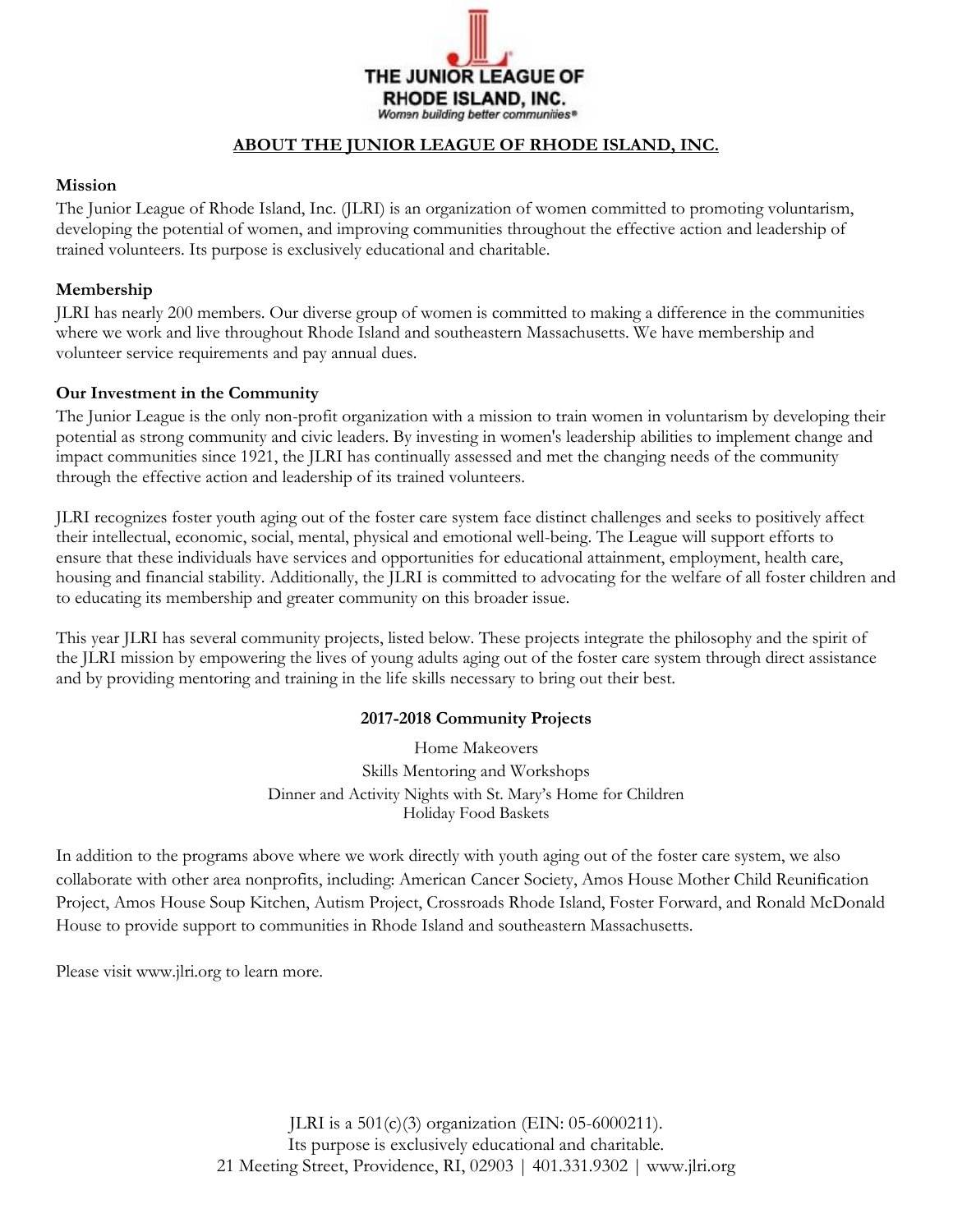

**The Junior League of Rhode Island, Inc. 6 th Annual Winter Sparkle February 9, 2018**

> **PRESIDENT** Tracy Baran

**PRESIDENT-ELECT** Dana Berntsen

> **TREASURER** Amy Gerhard

**SECRETARY** Sarah Brenneman

**NOMINATING CHAIR** Polly Talbott

**EXECUTIVE VICE PRESIDENT** Phillippa Rackliffe

> **FUND DEVELOPMENT COUNCIL DIRECTORS** Carolyn Killian Katie Nardolillo

> **COMMUNITY SERVICE COUNCIL DIRECTOR** Erin Herzog

**COMMUNICATIONS COUNCIL DIRECTOR** Lisa Museler

**SUSTAINER COUNCIL DIRECTER** Cynthia Affronti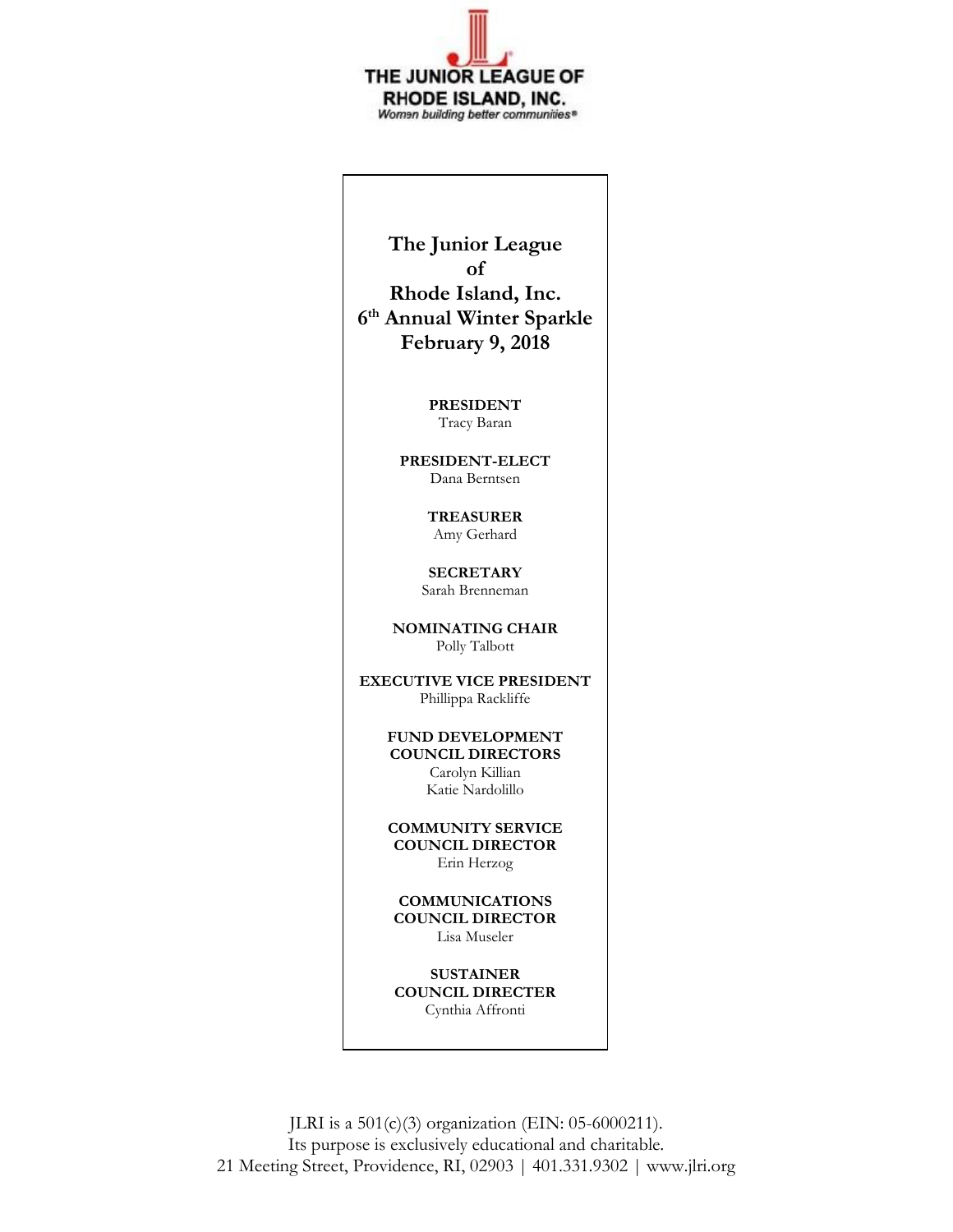

### **FOOD & BEVERAGE TASTING PARTICIPANT**

Winter Sparkle is a fantastic opportunity to showcase your business as one of Rhode Island's premier restaurants or caterer. This signature JLRI fundraiser is a five hour (7:00 p.m.-11:00 p.m.) tasting event that is open to the general public. Each participating vendor is requested to present a food item(s) for sampling by the 250 expected guests. Participating vendors are welcome to bring advertising materials for display and distribution.

We hope that you will consider participating in the 6th Annual Winter Sparkle by joining us as one of our premier Food & Beverage Tasting Participants.

We thank you in advance for your generous support.

### **BENEFITS**

Recognition in press release Logo on event signage as Food & Beverage Tasting Participant Recognition and link on JLRI website as Food & Beverage Participant Listing as Preferred Vendor on JLRI website Recognition on Social Media as Food & Beverage Tasting Participant

To become a Food & Beverage Tasting Participant, please contact Katie Nardolillo at katie.nardolillo.jlri@gmail.com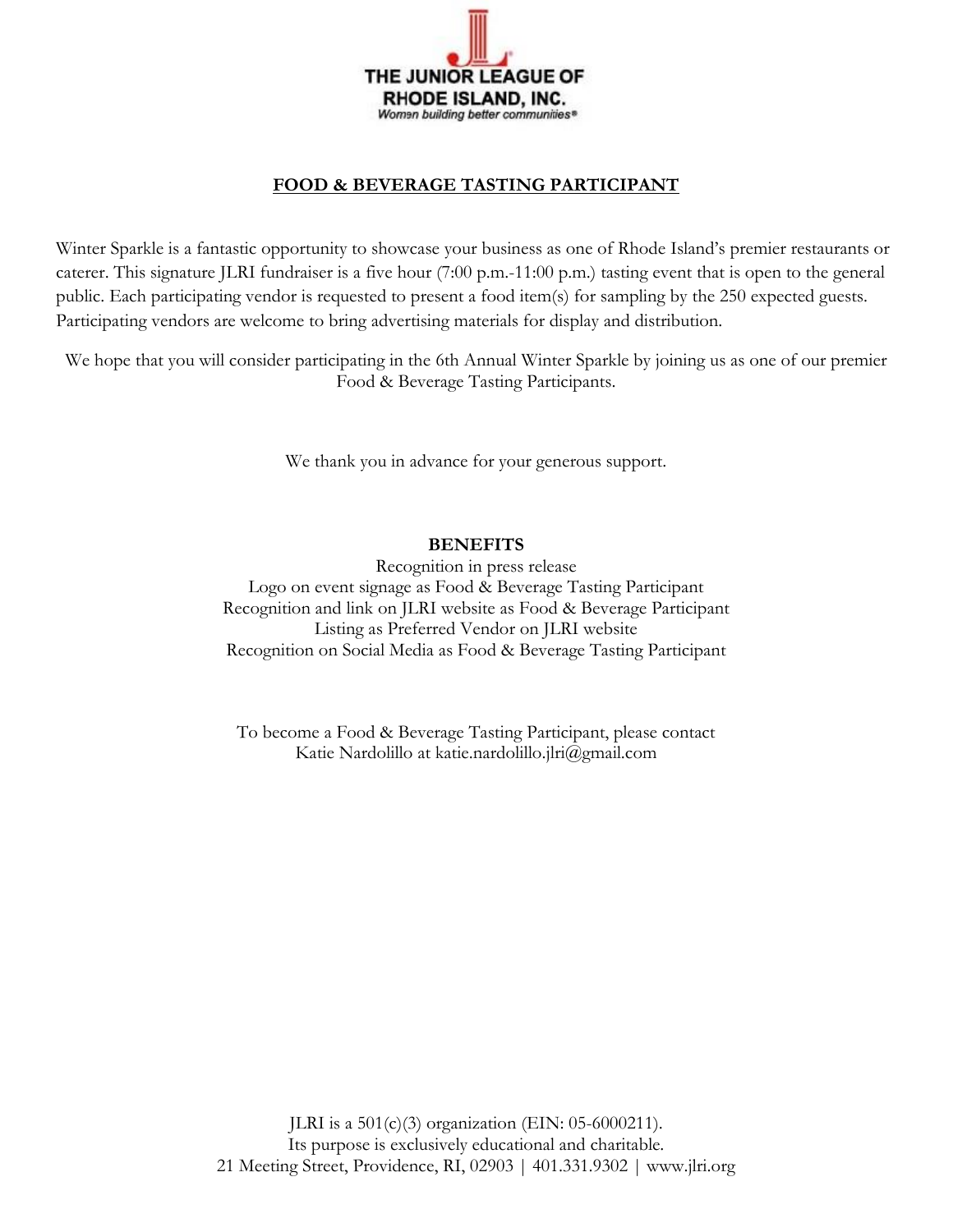

# **Food and Beverage Form**

Thank you for your support to The Junior League of Rhode Island, Inc. Questions? Please contact Katie Nardolillo: katie.nardolillo.jlri@gmail.com

| I need access to an outlet<br>$\mathbb{R}$ |                                                                             |  |  |  |  |  |
|--------------------------------------------|-----------------------------------------------------------------------------|--|--|--|--|--|
| <b>Tale</b>                                | I need water/ice                                                            |  |  |  |  |  |
| $\mathbf{L}$                               | My food is:                                                                 |  |  |  |  |  |
|                                            | 0 Vegan                                                                     |  |  |  |  |  |
|                                            | o Vegetarian                                                                |  |  |  |  |  |
|                                            | o Gluten-free                                                               |  |  |  |  |  |
|                                            |                                                                             |  |  |  |  |  |
|                                            | $\Box$ I will have _______ person(s) at my table during the event (LIMIT 2) |  |  |  |  |  |

\*\*Tables do not have to be manned\*\*

# **DEADLINE:**

**February 1, 2018 is the final day to submit form to ensure listing on event signage. Please return this form and donations to:** 

> Junior League of Rhode Island, Inc. 21 Meeting Street Providence, RI 02903 Or email completed form to katie.nardolillo.jlri@gmail.com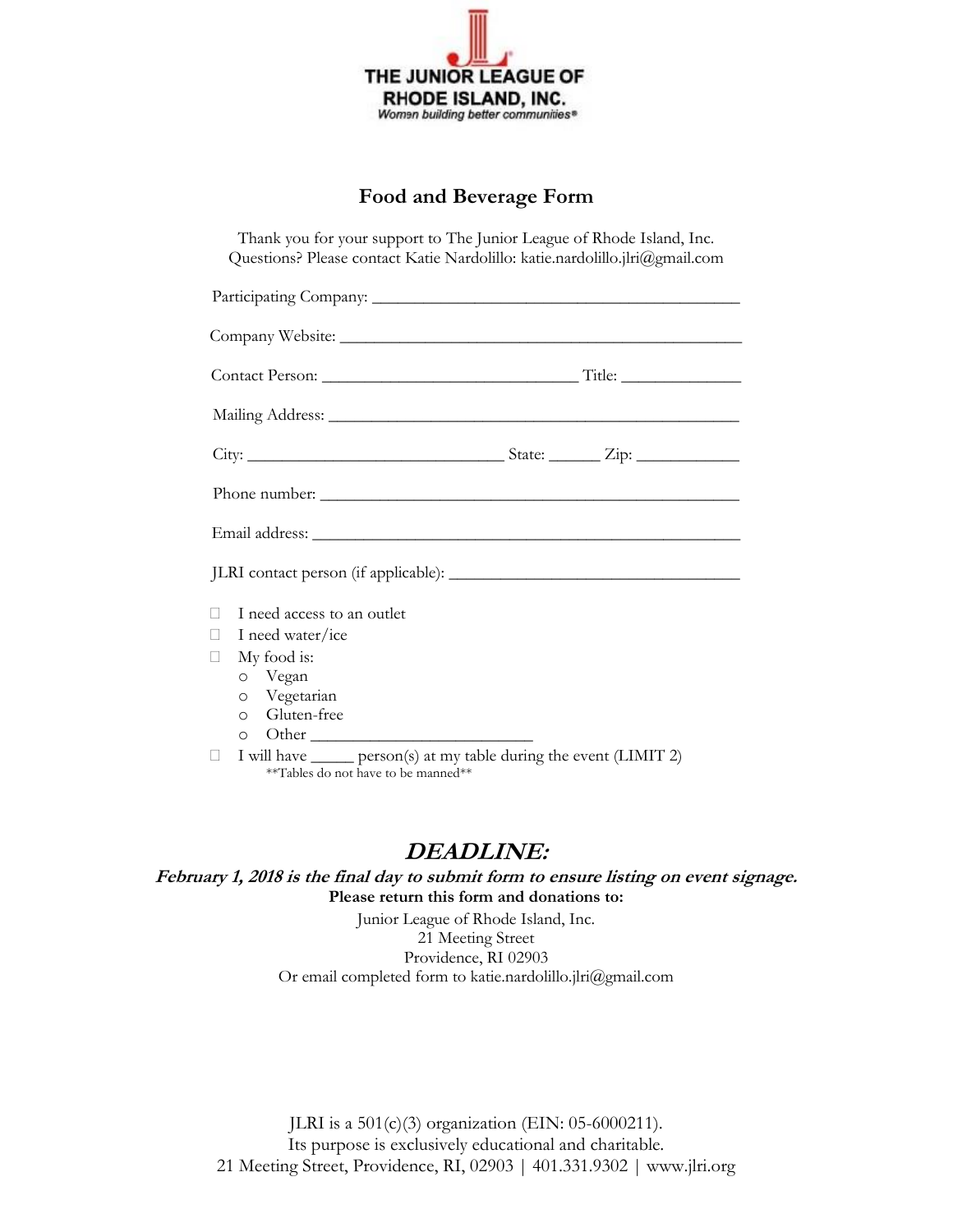

### **CASH SPONSORSHIP LEVELS AND BENEFITS**

Financial sponsorships directly support and fund the Junior League of Rhode Island's mission and community service projects. We thank you in advance for your generous support.

In addition to the partnership opportunities below, custom sponsorships are available at any level. For more information, contact Chappell Kettleman at chappell.ford@gmail.com.

# **DIAMOND PARTNER (\$3,000+)**

Six Sparkle Tickets Logo on premier event signage as Diamond Partner Recognition in press release Recognition and link on JLRI website as Diamond Partner Recognition in JLRI newsletters Recognition on Social Media pages

### **RUBY PARTNER (\$1,000–\$2,999)**

Four Sparkle Tickets Logo on event signage as Ruby Partner Recognition in press release Recognition and link on JLRI website as Ruby Partner Recognition in JLRI newsletters Recognition on Social Media pages

## **SAPPHIRE PARTNER (\$500–\$999)**

Two Sparkle Tickets Logo on event signage as Sapphire Partner Recognition in press release Recognition and link on JLRI website as Sapphire Partner Recognition in JLRI newsletters Recognition on Social Media pages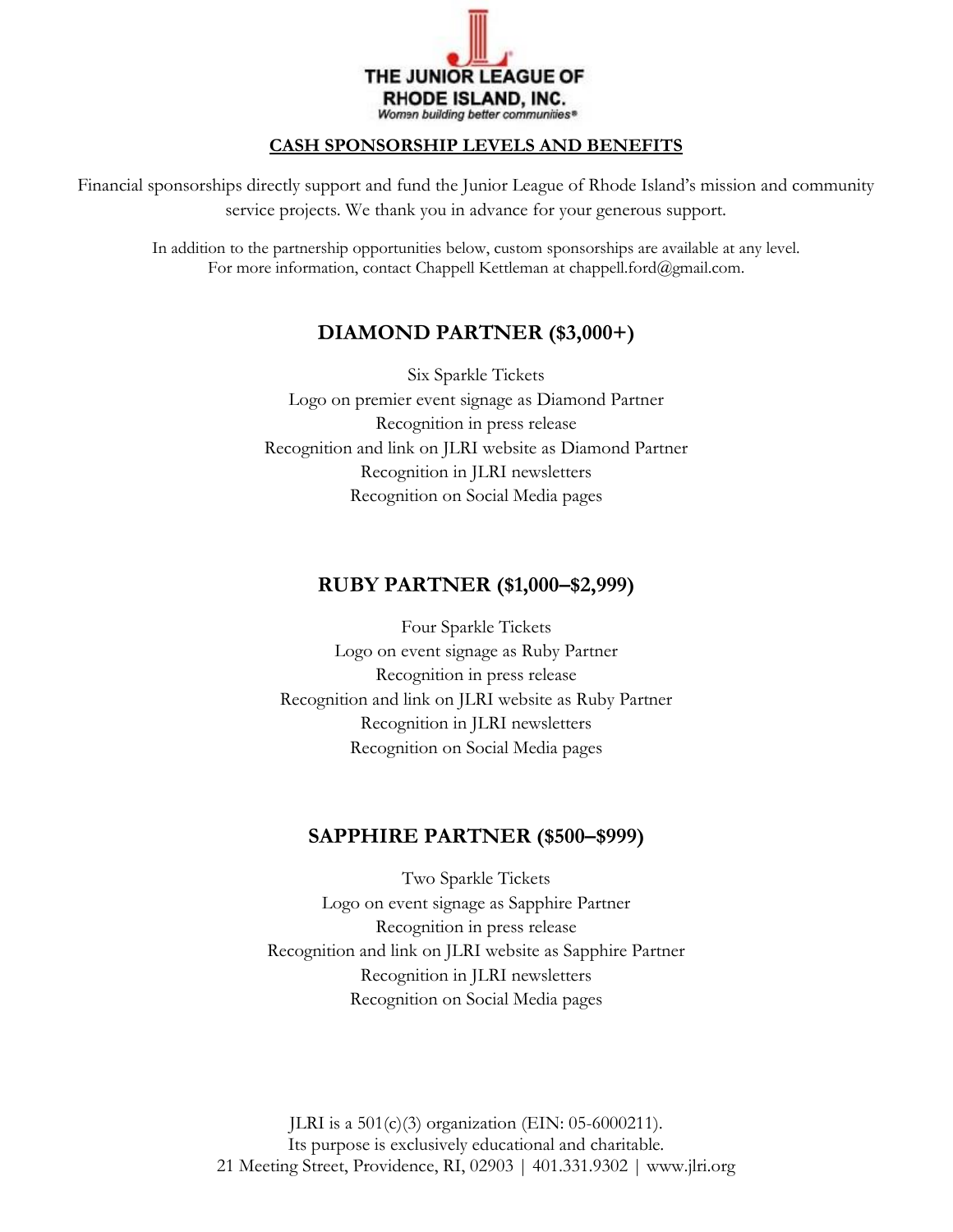

### **IN-KIND SPONSORSHIP and SILENT AUCTION DONATION**

### **LEVELS AND BENEFITS**

In-kind sponsorships and donations to our silent auction allow The Junior League of Rhode Island, Inc. to host a fabulous Winter Sparkle while maximizing our proceeds. All funds raised directly support The Junior League of Rhode Island's mission and community service projects. We thank you in advance for your generous support.

> DÉCOR SPONSOR PHOTOGRAPHY SPONSOR SIGNAGE SPONSOR MUSIC SPONSOR

## **IN-KIND SPONSOR BENEFITS**

Two Sparkle tickets Logo on event signage as In-Kind Sponsor Recognition in press release Recognition and link on JLRI website Recognition on Social Media pages

In addition to the in-kind partnership opportunities above (in-kind value of \$350 or greater), custom sponsorship opportunities are also available. For more information, please contact the Carolyn Killian at killianpallacarolyn@gmail.com